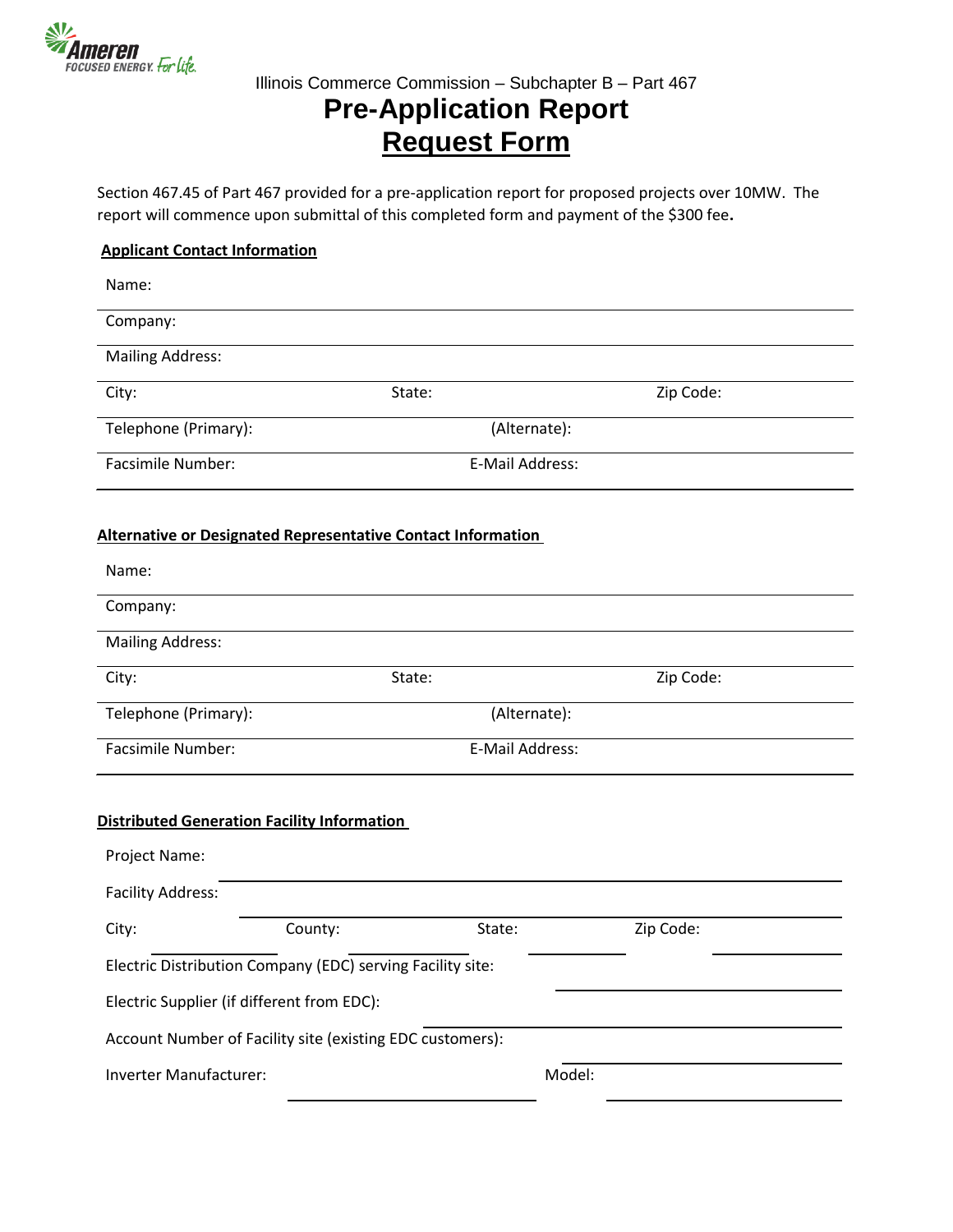

## **Pre-Application Report Request Form**

| <b>Equipment Contractor (if known):</b>  |                                                                 |                                                                                                           |           |
|------------------------------------------|-----------------------------------------------------------------|-----------------------------------------------------------------------------------------------------------|-----------|
| Name:                                    |                                                                 |                                                                                                           |           |
| Company:                                 |                                                                 |                                                                                                           |           |
| <b>Mailing Address:</b>                  |                                                                 |                                                                                                           |           |
| City:                                    | State:                                                          |                                                                                                           | Zip Code: |
| Telephone (Primary):                     |                                                                 | (Alternate):                                                                                              |           |
| <b>Facsimile Number:</b>                 |                                                                 | E-Mail Address:                                                                                           |           |
| <b>Electrical Contractor (if known):</b> |                                                                 |                                                                                                           |           |
| Name:                                    |                                                                 |                                                                                                           |           |
| Company:                                 |                                                                 |                                                                                                           |           |
| <b>Mailing Address:</b>                  |                                                                 |                                                                                                           |           |
| City:                                    | State:                                                          |                                                                                                           | Zip Code: |
| Telephone (Primary):                     |                                                                 | (Alternate):                                                                                              |           |
| Facsimile Number:                        |                                                                 | E-Mail Address:                                                                                           |           |
|                                          | Check here if there is no existing electric service at the site | <b>Existing Electric Service Information for Customer Facility Where Generator Will Be Interconnected</b> |           |
| Capacity:                                | (Amps)                                                          | Voltage:                                                                                                  | (Volts)   |
| Type of Service:                         | Single Phase                                                    | Three Phase                                                                                               |           |
|                                          | (If customer-provided) Three Phase Transformer, Indicate Type:  |                                                                                                           |           |
| <b>Primary Winding</b>                   | Wye                                                             | Delta                                                                                                     |           |
| <b>Secondary Winding</b>                 | Wye                                                             | Delta                                                                                                     |           |
| <b>Transformer Size:</b>                 |                                                                 | Impedance:                                                                                                |           |
|                                          |                                                                 | Point of Interconnection - Brief Description and Address of the Distributed Generation                    |           |
| Location:                                |                                                                 |                                                                                                           |           |
|                                          |                                                                 |                                                                                                           |           |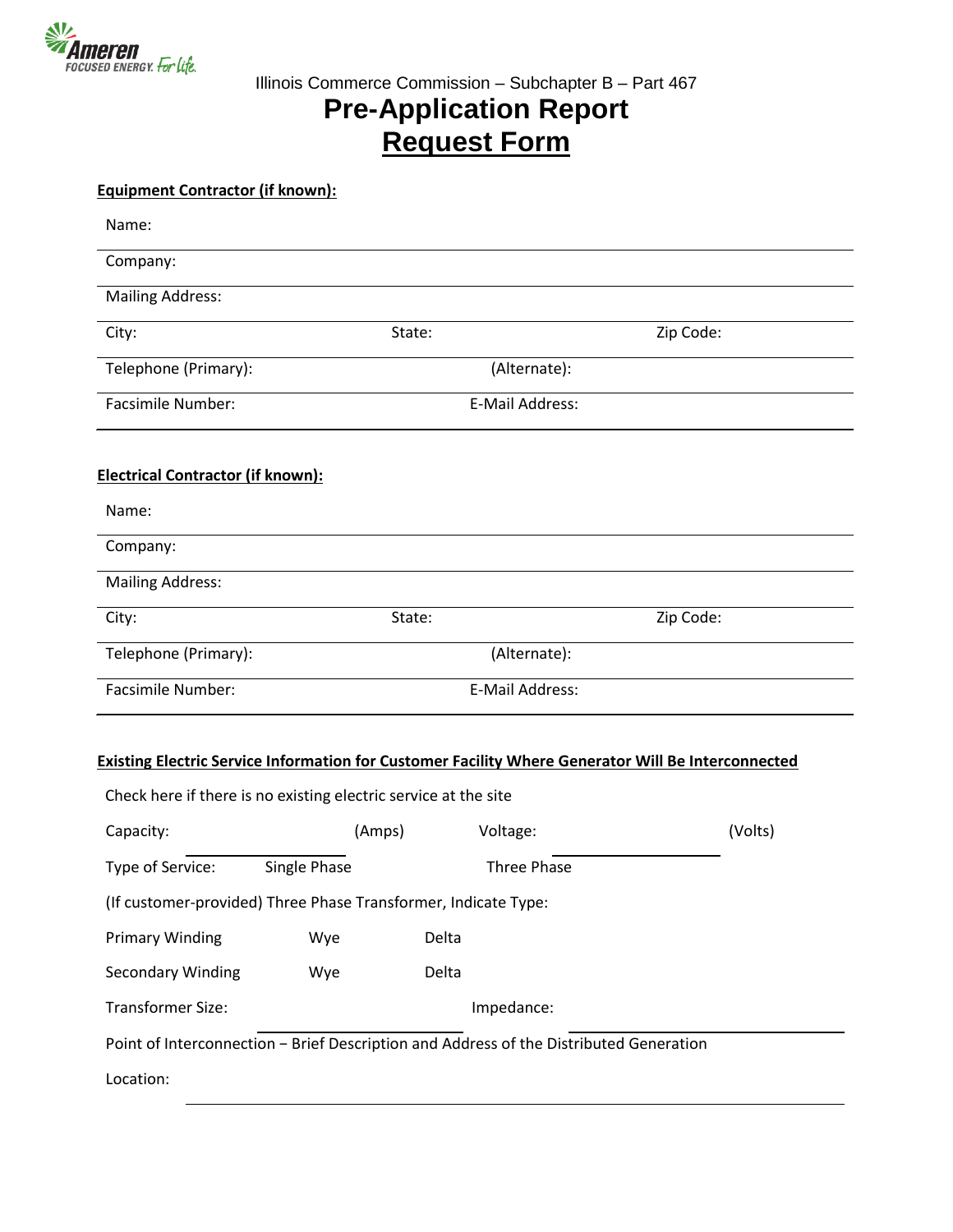

### Illinois Commerce Commission – Subchapter B – Part 467 **Pre-Application Report Request Form**

**Intent of Generation (check all that apply):**

Offset Load (Unit will operate in parallel, but will not export power to EDC)

 Back-up Generation (Units that temporarily operate in parallel with the electric distribution system for more than 100 milliseconds)

Qualified Facility ("QF") under PURPA

Other, please describe:

Note: Backup units that do not operate in parallel for more than 100 milliseconds do not need an interconnection agreement.

#### **Generator & Prime Mover Information**

| ENERGY SOURCE (Hydro, Wind, Solar, Process Byproduct, Biomass, Oil, Natural Gas, Coal, etc.): |                                         |                        |  |  |
|-----------------------------------------------------------------------------------------------|-----------------------------------------|------------------------|--|--|
| ENERGY CONVERTER TYPE (Wind Turbine, Photovoltaic Cell, Fuel Cell, Steam Turbine, etc.):      |                                         |                        |  |  |
| <b>GENERATOR SIZE:</b>                                                                        | <b>NUMBER OF UNITS:</b>                 | <b>TOTAL CAPACITY:</b> |  |  |
| kW or kVA                                                                                     |                                         | kW or kVA              |  |  |
| <b>GENERATOR TYPE (Check one):</b>                                                            |                                         |                        |  |  |
| Induction<br>Inverter                                                                         | Synchronous<br>Other 3515 March 1, 2010 |                        |  |  |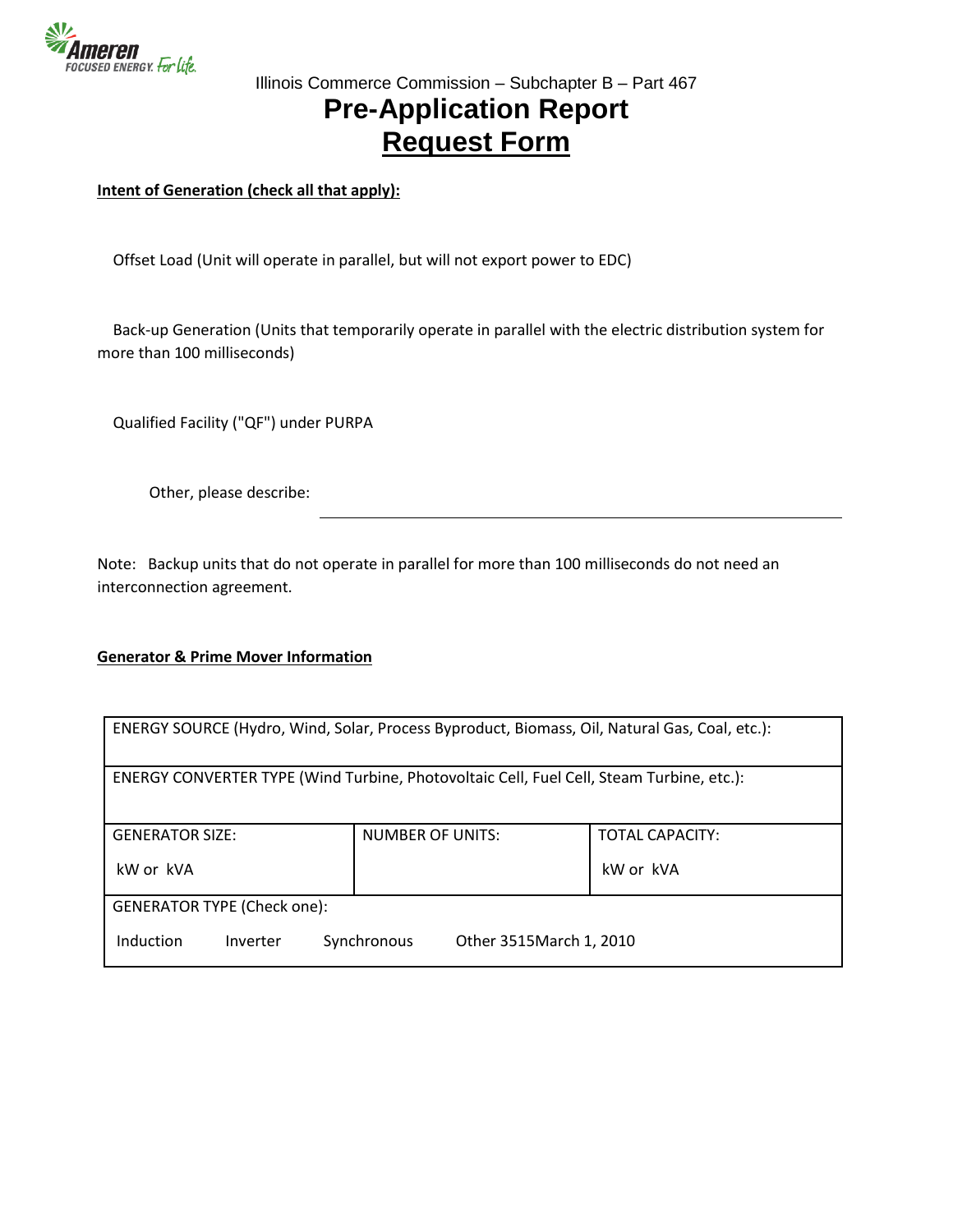

## **Pre-Application Report Request Form**

**Distributed Generation Facility Information**

**Estimated Commissioning Test Date:** \_\_\_\_\_\_\_\_\_\_\_\_\_\_\_\_\_\_\_\_\_\_\_\_\_\_\_\_\_\_\_\_\_

*Note: Provide the following information to the extent known. The EDC will contact you for additional information that may be needed after reviewing the application.*

**List interconnection components/systems to be used in the distributed generation facility.**

| Component/System | NRTL Providing Label & Listing |
|------------------|--------------------------------|
| $\mathbf{1}$ .   |                                |
| 2.               |                                |
| 3.               |                                |
| 4.               |                                |
| 5.               |                                |

*Please provide copies of manufacturer brochures or technical specifications*

#### **Energy Production Equipment/Inverter Information:**

| Synchronous                        | Induction | Inverter | Other                         |  |
|------------------------------------|-----------|----------|-------------------------------|--|
| Rating:                            | kW        | Rating:  | kVA                           |  |
| Rated Voltage:                     |           | Volts    |                               |  |
| <b>Rated Current:</b>              |           | Amps     |                               |  |
| System Type Tested (Total System): |           | Yes      | No; attach product literature |  |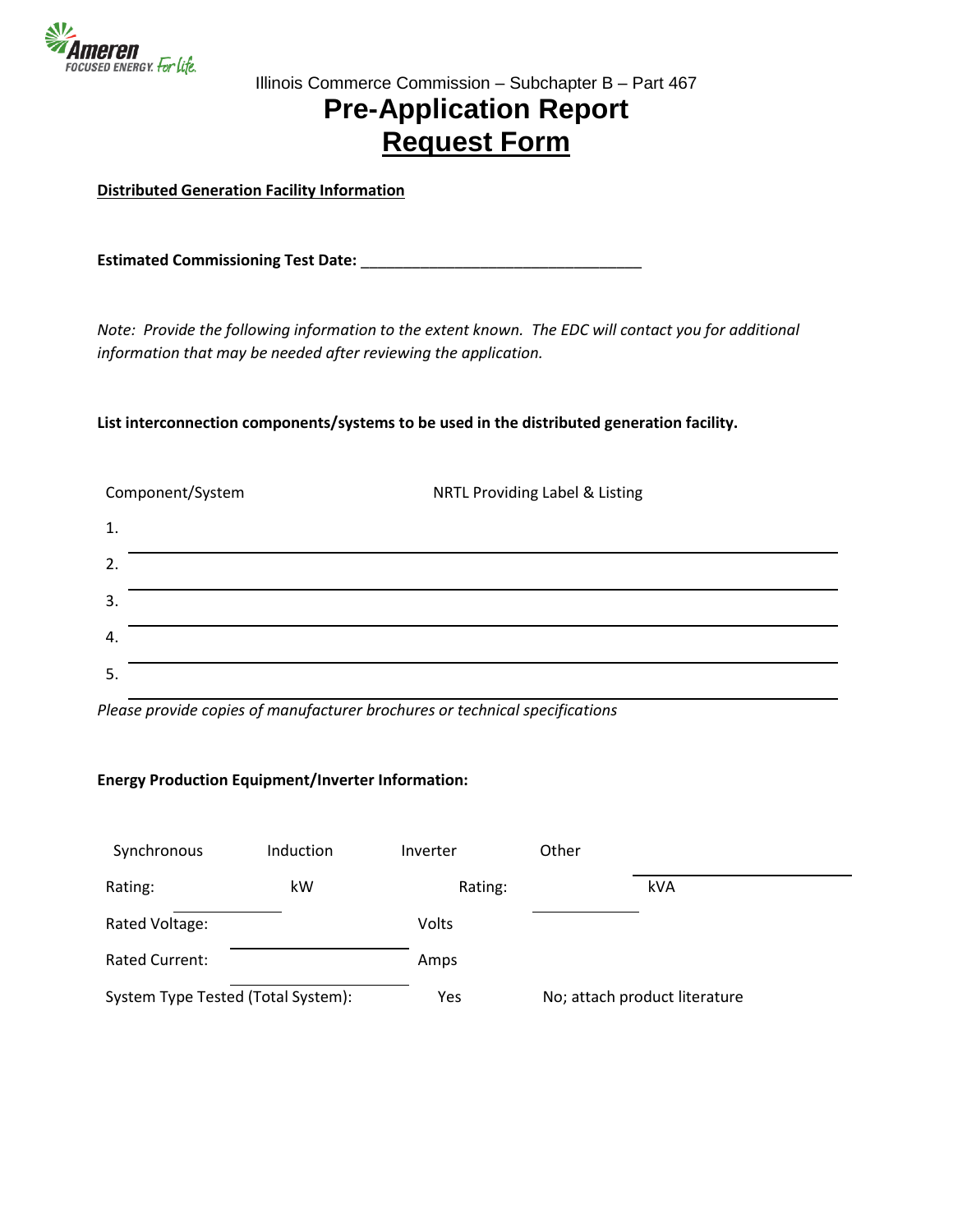

# **Pre-Application Report Request Form**

### **For Synchronous Machines:**

| Manufacturer<br>(when available):                       |                |                   |                                  |                    |              |
|---------------------------------------------------------|----------------|-------------------|----------------------------------|--------------------|--------------|
| Model No. (when<br>available):                          |                |                   | Version No. (when<br>available): |                    |              |
| Submit copies of the Saturation Curve and the Vee Curve |                |                   |                                  |                    |              |
| Salient                                                 | Non-Salient    |                   |                                  |                    |              |
| Rated RPM:                                              | Field Amperes: |                   |                                  | at rated generator |              |
| voltage and current and                                 |                | % PF over-excited |                                  |                    |              |
| Type of Exciter:                                        |                |                   |                                  |                    |              |
| Output Power of Exciter:                                |                |                   |                                  |                    |              |
| Type of Voltage Regulator:                              |                |                   |                                  |                    | Locked Rotor |
| Synchronous Speed:                                      |                | <b>RPM</b>        |                                  |                    |              |
| <b>Winding Connection:</b>                              |                |                   | Min. Operating Freq:             |                    |              |
| <b>Generator Connection:</b>                            | Delta          |                   | Wye                              | Wye Grounded       |              |
| Direct-axis Synchronous Reactance:                      |                | (Xd)              |                                  | ohms               |              |
| <b>Direct-axis Transient Reactance:</b>                 |                | (X'd)             |                                  | ohms               |              |
| Direct-axis Sub-transient Reactance:                    |                | (X''d)            |                                  | ohms               |              |
| <b>Negative Sequence Reactance:</b>                     |                |                   | ohms                             |                    |              |
| Zero Sequence Reactance:                                |                |                   | ohms                             |                    |              |
| Neutral Impedance or Grounding Resister (if any):       |                |                   |                                  | ohms               |              |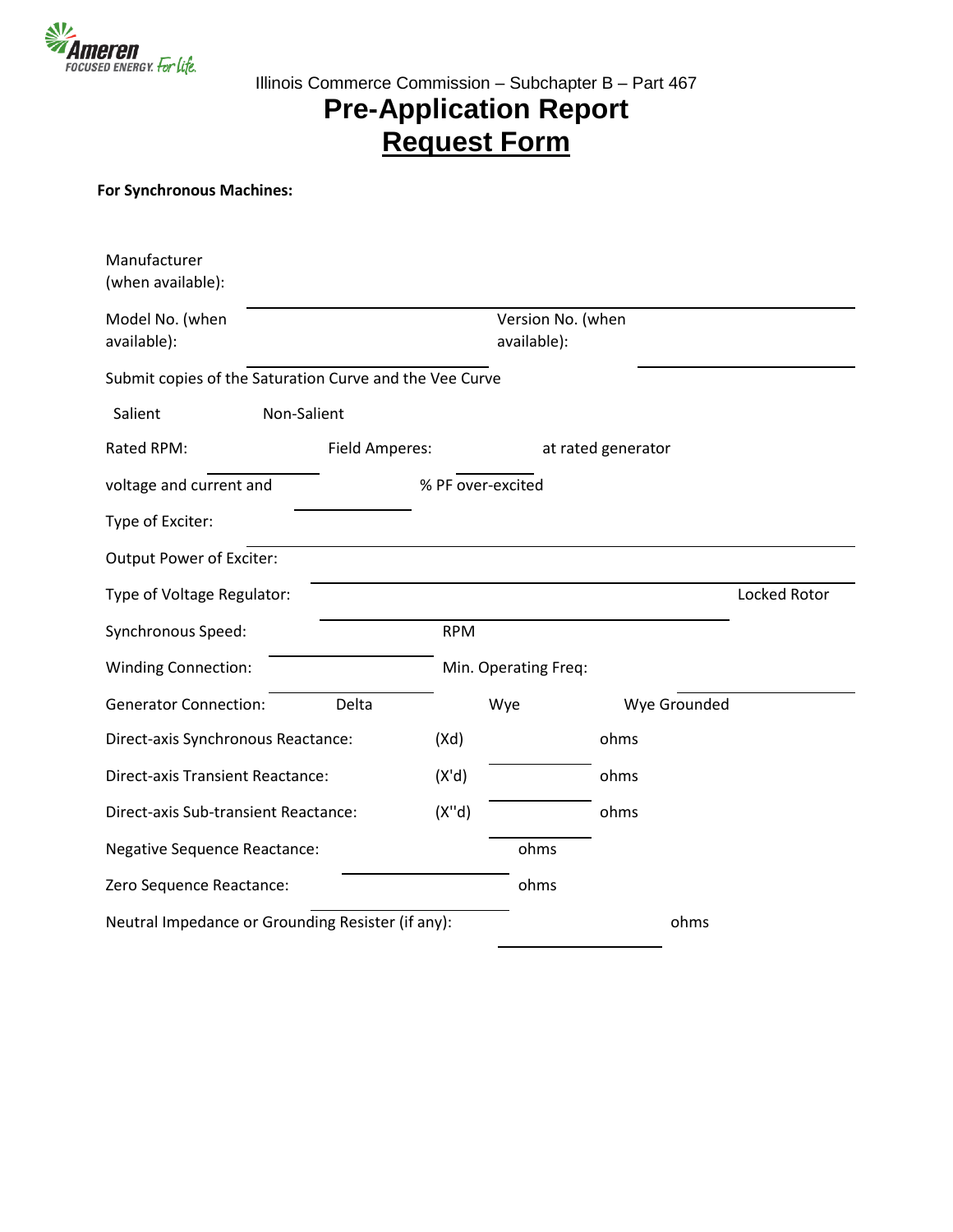

# **Pre-Application Report Request Form**

### **For Induction Machines:**

| Manufacturer:                          |                |      |                          |                                 |                  |      |
|----------------------------------------|----------------|------|--------------------------|---------------------------------|------------------|------|
| Model No.:                             |                |      | Version No.:             |                                 |                  |      |
| Locked Rotor Current:                  |                |      | Amps                     |                                 |                  |      |
| Rotor Resistance (Rr):                 |                | ohms | <b>Exciting Current:</b> |                                 |                  | Amps |
| Rotor Reactance (Xr):                  |                | ohms |                          | <b>Reactive Power Required:</b> |                  |      |
| Magnetizing Reactance (Xm):            |                |      | ohms                     |                                 | VARs (No Load)   |      |
| Stator Resistance (Rs):                |                | ohms |                          |                                 | VARs (Full Load) |      |
| Stator Reactance (Xs):                 |                | ohms |                          |                                 |                  |      |
| Short Circuit Reactance (X"d):         |                |      | ohms                     |                                 |                  |      |
| Single<br>Phases:                      | Three Phase    |      |                          |                                 |                  |      |
| Frame Size:                            | Design Letter: |      |                          | Temp. Rise:                     |                  | °C.  |
| <b>Reverse Power Relay Information</b> |                |      |                          |                                 |                  |      |
| Manufacturer:                          |                |      |                          |                                 |                  |      |
| Relay Type:                            |                |      | Model Number:            |                                 |                  |      |
| <b>Reverse Power Setting:</b>          |                |      |                          |                                 |                  |      |
| Reverse Power Time Delay (if any):     |                |      |                          |                                 |                  |      |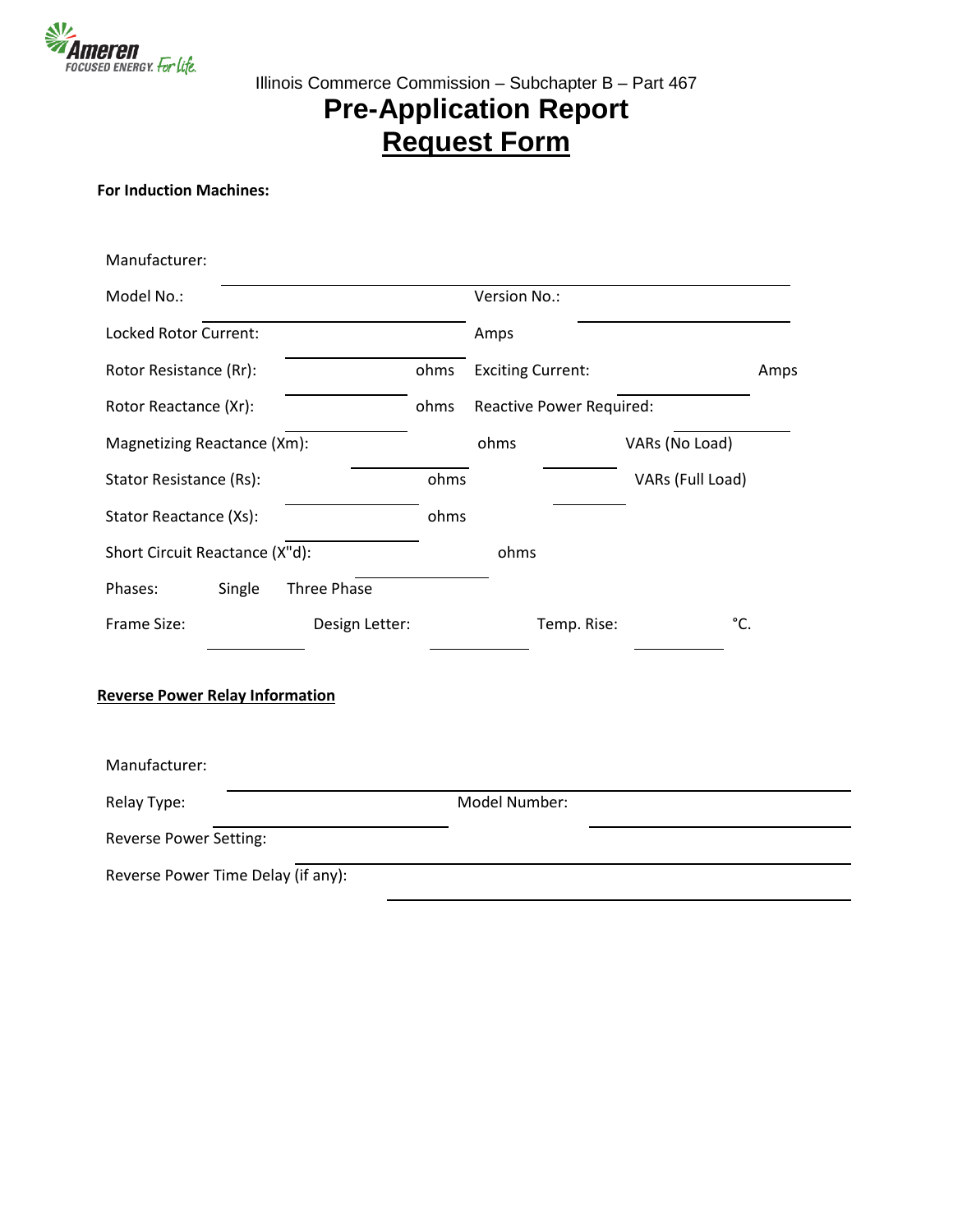

# **Pre-Application Report Request Form**

### **Additional Information for Inverter-Based Facilities**

#### **Inverter Information:**

| Manufacturer:                   |                                          |                       | Model:                        |       |
|---------------------------------|------------------------------------------|-----------------------|-------------------------------|-------|
| Type:                           | <b>Forced Commutated</b>                 |                       | Line Commutated               |       |
| Rated Output:                   |                                          | Watts                 |                               | Volts |
| Efficiency:                     |                                          | $\%$<br>Power Factor: |                               | $\%$  |
| Inverter UL 1741 Listed:        | Yes                                      | No                    |                               |       |
| <b>DC Source / Prime Mover:</b> |                                          |                       |                               |       |
| Rating:                         | kW                                       | Rating:               | kVA                           |       |
| Rated Voltage:                  |                                          | Volts                 |                               |       |
|                                 | Open Circuit Voltage (if applicable):    |                       | Volts                         |       |
| <b>Rated Current:</b>           |                                          | Amps                  |                               |       |
|                                 | Short Circuit Current (if applicable):   |                       | Amps                          |       |
|                                 | Dedicated Transformer (applicant owned): |                       |                               |       |
| Rating:                         | <b>MVA</b>                               |                       |                               |       |
| Voltage Ratio:                  | $\prime$                                 | kV                    |                               |       |
| <b>Fixed Tap Setting:</b>       |                                          |                       |                               |       |
| Winding connections:            |                                          |                       |                               |       |
| Impedance:                      |                                          |                       | % based on transformer rating |       |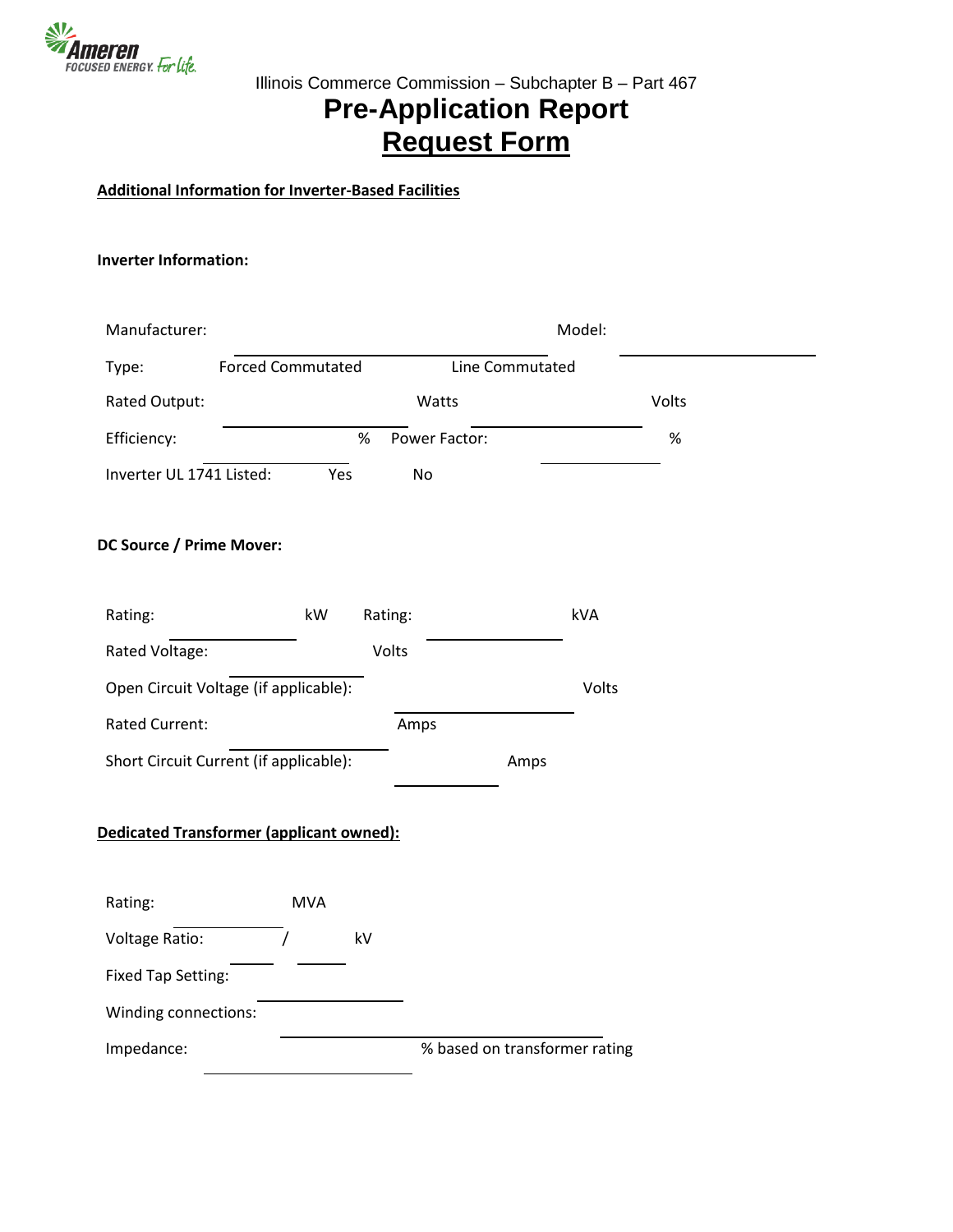

## **Pre-Application Report Request Form**

| <b>Capacitor Banks:</b>             |             |                                                                                                                 |
|-------------------------------------|-------------|-----------------------------------------------------------------------------------------------------------------|
| Type:                               |             |                                                                                                                 |
| Size:                               | <b>MVAR</b> |                                                                                                                 |
| <b>Other Facility Information:</b>  |             |                                                                                                                 |
| One Line Diagram attached: Yes      |             |                                                                                                                 |
| Plot Plan attached: Yes             |             |                                                                                                                 |
| Comments or additional information: |             |                                                                                                                 |
| <b>Customer Signature</b>           |             |                                                                                                                 |
|                                     |             | I hereby certify that all of the information provided in this Interconnection Request Application Form is true. |
| Applicant Signature:                |             |                                                                                                                 |
| Title:                              |             | Date:                                                                                                           |

An application fee must be submitted before the application can be processed. The application fee is \$15,000 for all Large (>10 MVA) Distributed Generation Facilities. Of the total application fee, \$5,000 is nonrefundable, while the EDC shall apply the remaining \$10,000 toward any subsequent studies related to this application.